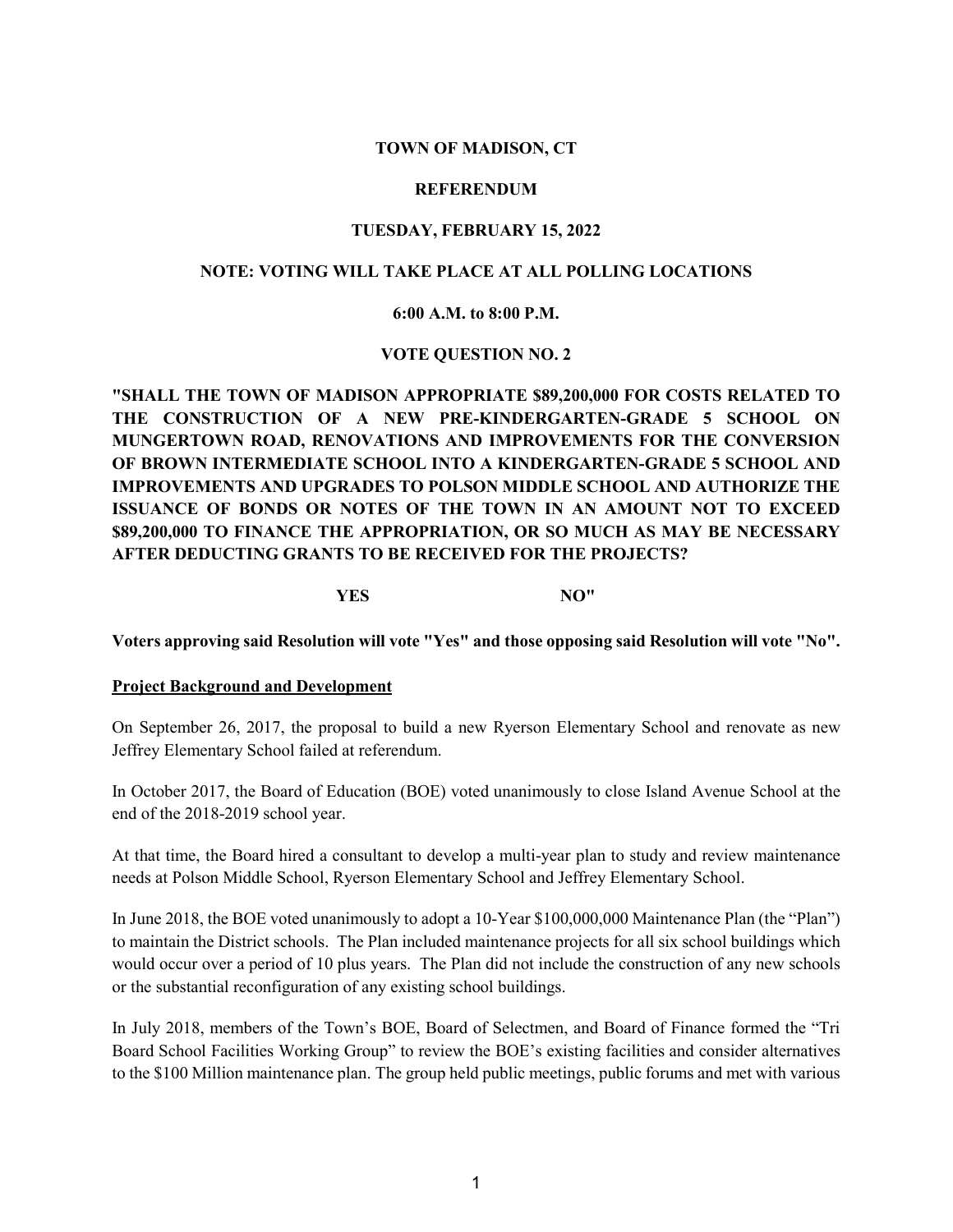town organizations over a period of months. The group ultimately considered more than 50 options and in April 2019, the group recommended a 4-school model for the BOE.

In fall 2019, the BOE voted unanimously to adopt a 4-school model that includes:

- New construction of a PreK-5 elementary school on the Green Hill Campus
- Improvements to Brown Intermediate School to transition to a K-5 school
- Maintaining Polson Middle School as grades 6-8 and Daniel Hand High School as grades 9-12
- Renovations at Polson Middle School would include new Air Quality Systems/HVAC improvements, renovation of the auditorium, and various security upgrades.

The 4-school plan would result in the closure of both existing K-3 elementary school buildings as well as the Town Campus Learning Center Preschool (TCLC).

# **Project Scope**

The plan before the voters has three construction components as described below.

- **Construct a new PreK-5**: The new building will house grades Pre-K- 5 for students and families in the southern half of town. The school facility will meet current space, security, and indoor air quality standards. The building will be approximately 82,000 square feet and be able to hold roughly 600 students. The PreK-5 building will be constructed on a parcel of land accessed by Mungertown Road. The purchase of the land is contingent upon a successful referendum.
- **Convert Brown to a K-5 School:** Renovations at Brown Intermediate School will take place over several summers and the plan is to have both the renovation to Brown Elementary School and Green Hill Road Elementary School finished in May 2025. Renovations include changing the entrance to the building, converting spaces into a kindergarten wing complete with classrooms and private restrooms, renovated spaces for grades 1-5 complete with new windows, and general renovations/improvements to bathrooms, corridors, the outdoor courtyard and parking lot. In addition, the renovation will include security upgrades.
- **Renovate Polson Middle School:** Renovations at Polson Middle School will include HVAC replacement and installation for the entire building, replacement of the building's electrical system, security upgrades, and auditorium updates. The auditorium updates include new seating, lighting, carpeting, and a new sound system.

# **Project Budget/Cost to Taxpayer**

Of the total cost for the proposed project, it is expected that an estimated \$10,000,000 will be reimbursed by the State of Connecticut. Accordingly, the net cost to the Town of Madison for the three bonded projects described above is estimated to be approximately \$79,200,000.